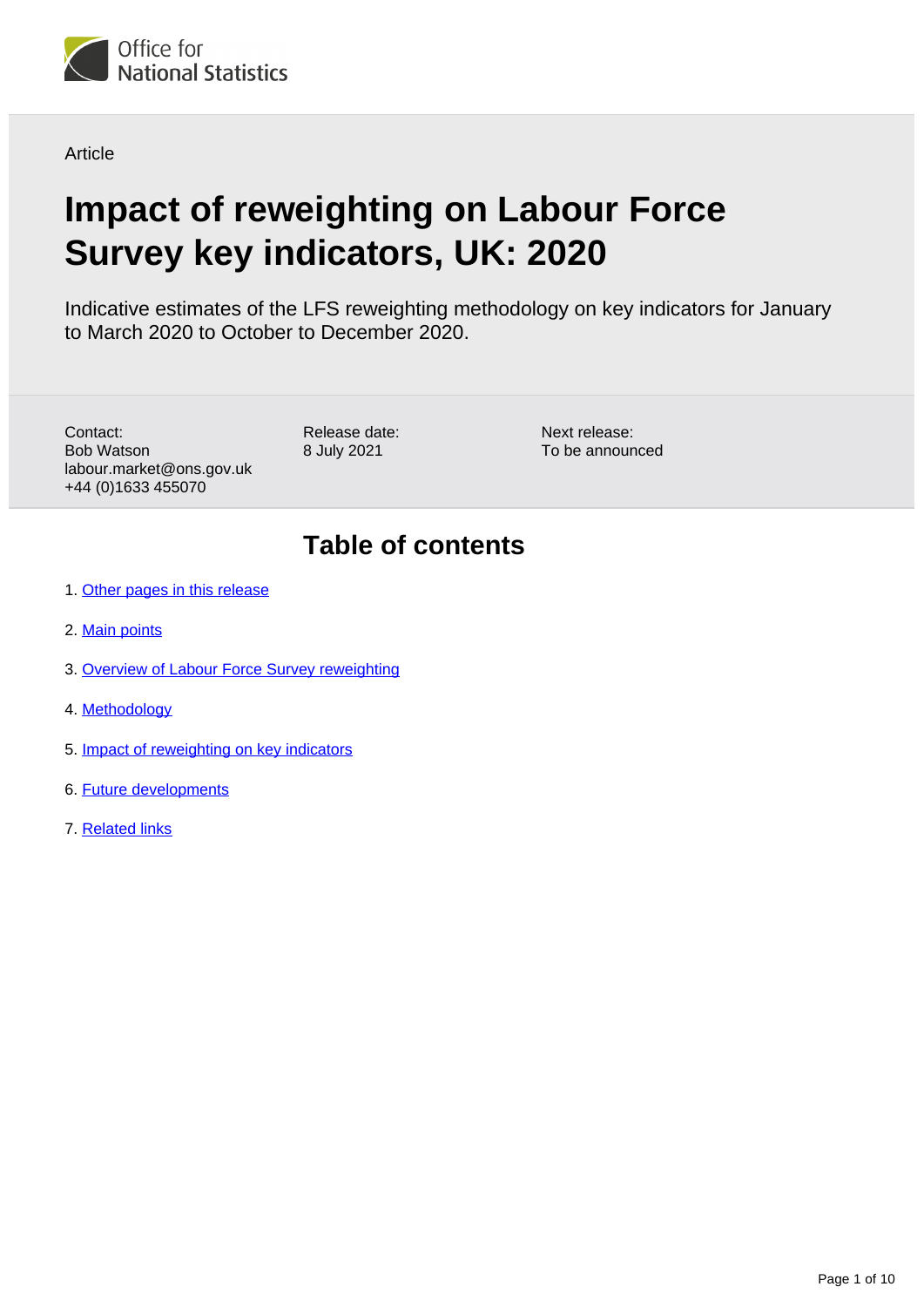# <span id="page-1-0"></span>**1 . Other pages in this release**

[Impact of reweighting on Labour Force Survey key indicators, UK countries: 2020](https://www.ons.gov.uk/employmentandlabourmarket/peopleinwork/employmentandemployeetypes/articles/impactofreweightingonlabourforcesurveykeyindicatorsukcountries/2020)

# <span id="page-1-1"></span>**2 . Main points**

- As part of continuing work to improve Labour Force Survey estimates (which have been affected by changes to survey operation caused by the coronavirus (COVID-19) pandemic), [weighting methodology](https://www.ons.gov.uk/employmentandlabourmarket/peopleinwork/employmentandemployeetypes/methodologies/labourforcesurveyweightingmethodology), improving the UK, EU and non-EU born population estimates, will be implemented from 15 July 2021, for periods from January to March 2020.
- The impact on headline measures of rates is relatively small but there is a larger impact on estimates of levels and changes in levels.
- Indicative estimates suggest UK unemployment and economic inactivity rates are higher by up to 0.1 and 0.2 percentage points respectively compared with current estimates, and employment rates are lower by up to 0.3 percentage points by the end of 2020.

# <span id="page-1-2"></span>**3 . Overview of Labour Force Survey reweighting**

Generally, all first interviews in the Labour Force Survey (LFS) are conducted face to face. At the start of the coronavirus (COVID-19) pandemic, all face-to-face interviewing was suspended, switching to telephone-only interviewing.

The immediate impact of this was a significant fall in the response rate for the survey. We therefore increased the number of people selected to help maintain a large enough pool of responses. However, over time it became clear that the move to telephone-only interviewing had introduced an increased non-response bias to the survey.

In October 2020, as an initial step to mitigate this, we introduced housing tenure-based weights into the survey as detailed in the article [Coronavirus and its impact on the Labour Force Survey](https://www.ons.gov.uk/employmentandlabourmarket/peopleinwork/employmentandemployeetypes/articles/coronavirusanditsimpactonthelabourforcesurvey/2020-10-13).

While the introduction of these weights constituted a significant improvement, it was acknowledged that further improvement work was required. In particular, it has been noted that the increase in non-response from those with a non-UK country of birth or nationality has caused challenges.

In January 2021, we reported on [Understanding the impact of Covid-19 on UK employment](https://blog.ons.gov.uk/2021/01/25/understanding-how-the-pandemic-population/) and in March we published an article looking at [Coronavirus and the impact on payroll employment.](https://www.ons.gov.uk/employmentandlabourmarket/peopleinwork/employmentandemployeetypes/articles/coronavirusandtheimpactonpayrollemployment/experimentalanalysis) In May, an article was published regarding [Labour Force Survey weighting methodology](https://www.ons.gov.uk/employmentandlabourmarket/peopleinwork/employmentandemployeetypes/methodologies/labourforcesurveyweightingmethodology), giving details of further improvements planned, making use of information from the HM Revenue and Customs (HMRC) Real Time Information (RTI) system to provide estimated population weights, with the intention to apply this in labour market publications from July 2021.

This article presents indicative impacts of using the new population weights and methodology for some of the main labour market series, for periods from January to March 2020, up to the end of 2020. On 15 July 2021, we will be publishing data on the new basis for March to May 2021, with final revisions for earlier periods.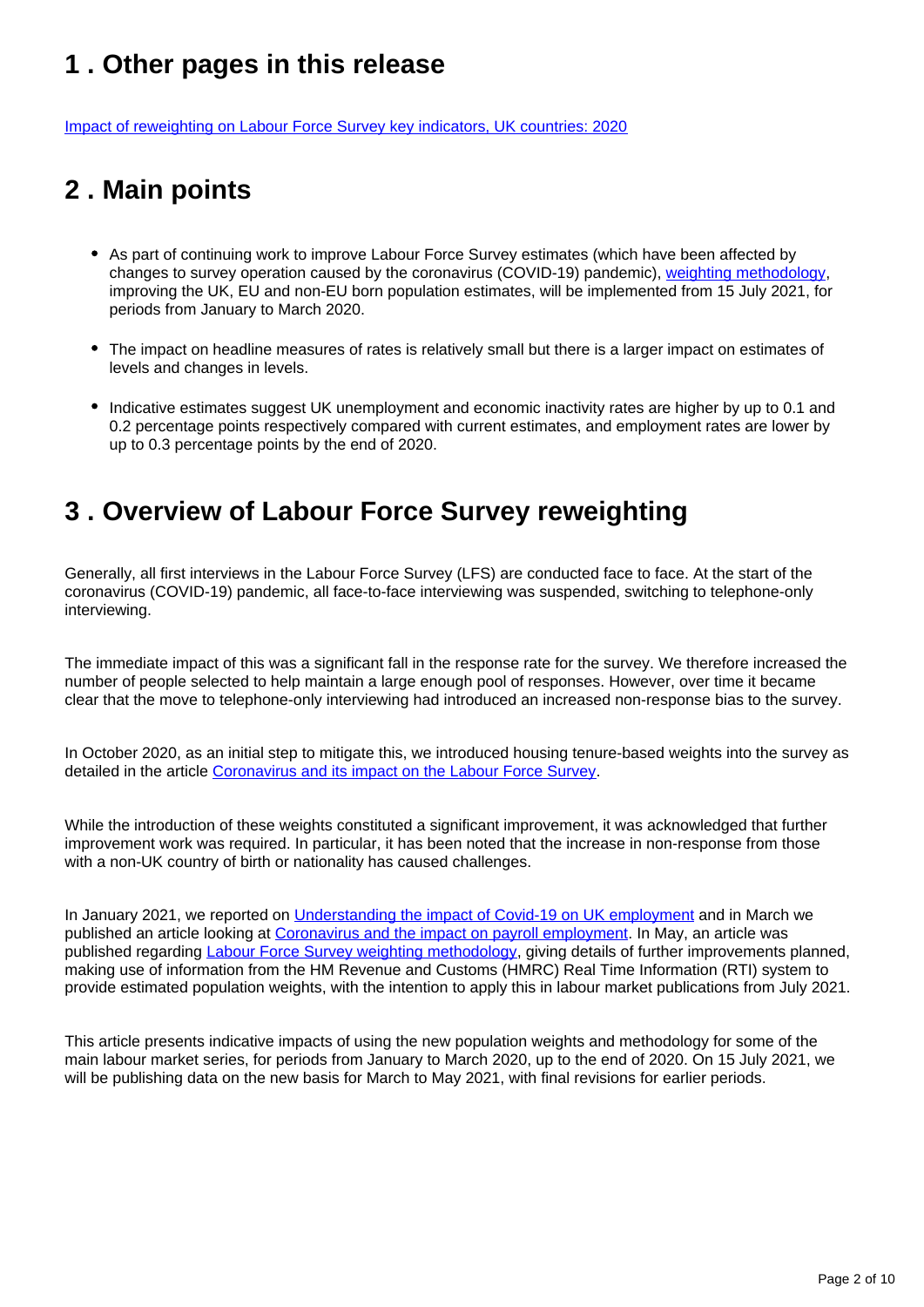# <span id="page-2-0"></span>**4 . Methodology**

Prior to this change in methodology, Labour Force Survey (LFS) responses were weighted to population projections based on mid-year population estimates that used assumptions that predate the coronavirus (COVID-19) pandemic. Evidence from HM Revenue and Customs (HMRC) Real Time Information (RTI) suggests that the population may not have moved in line with those projections, particularly with regards to non-UK born people.

In addition, a change to the non-response bias means that we appear to have a poorer response from some subsets of the population, in particular those with a non-UK country of birth. This resulted in a lower proportion of responses coming from those with a non-UK country of birth and as such, falling estimates for numbers of these people in the population. At the same time, because of weighting responses that used previous total UK population projections, this fall meant that we then had a large rise in our estimates of people with a UK country of birth.

To counter this, the new methodology uses new modelled population totals for UK, EU and non-EU country of birth as its weighting control totals. The new population totals that are used in LFS weighting are obtained by applying a year-on-year growth rate by country of birth (UK, EU, non-EU) and area to the 2019 LFS estimates by country of birth and area. The growth rates for the EU and non-EU subpopulations are obtained by applying a model, based on change in year-on-year growth rates in HMRC RTI total payrolled employees by nationality and area. For the UK-born subpopulation, provisional estimates of year-on-year natural change are used.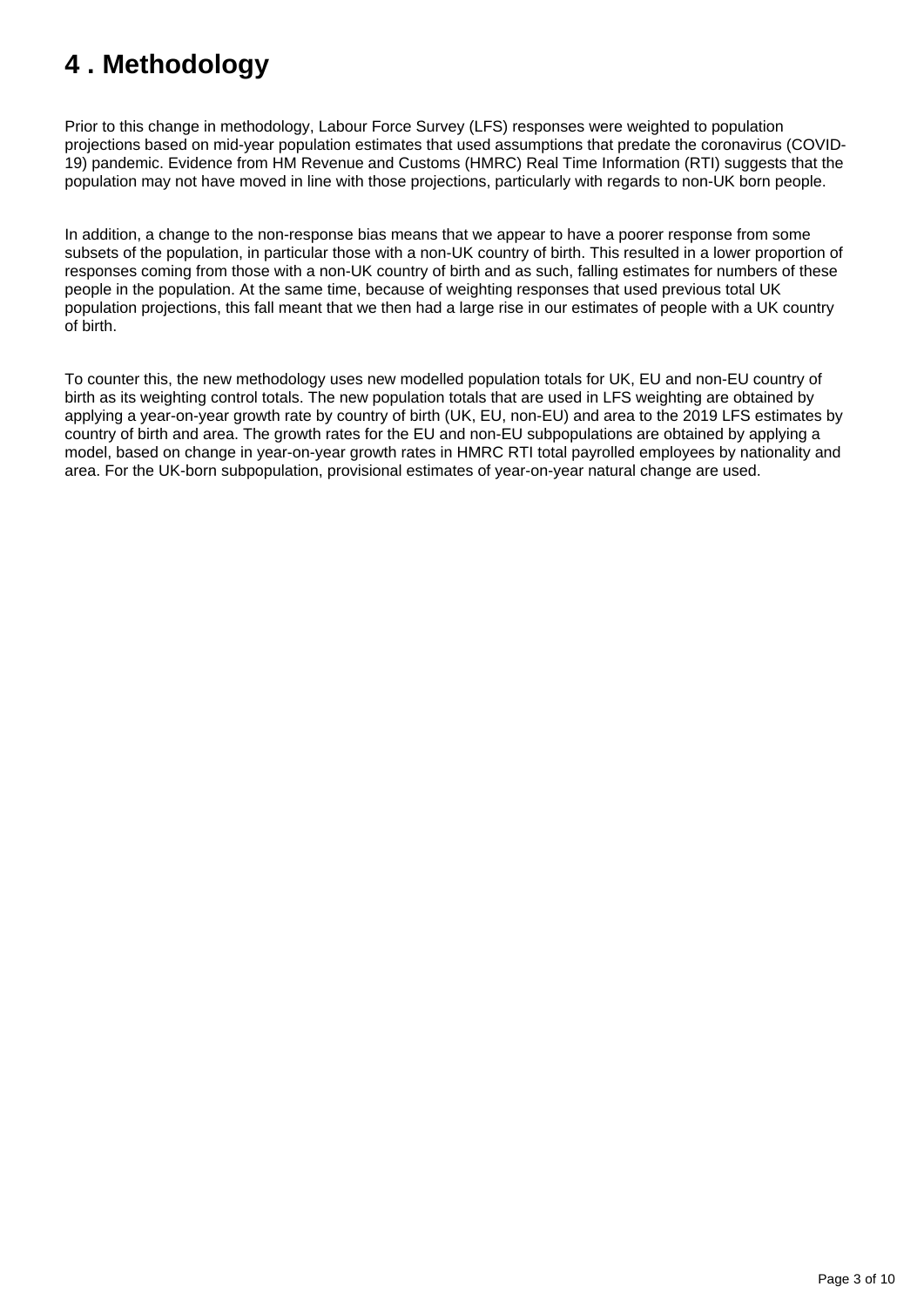### **Figure 1: New weighting methodology lowers the LFS population over the pandemic**

**Population used in the weighting of the LFS, UK (aged 16 years and over), between January to March 2018 and October to December 2020**

### Figure 1: New weighting methodology lowers the LFS population over the pandemic

Population used in the weighting of the LFS, UK (aged 16 years and over), between January to March 2018 and October to December 2020



**Source: Office for National Statistics – Labour Force Survey**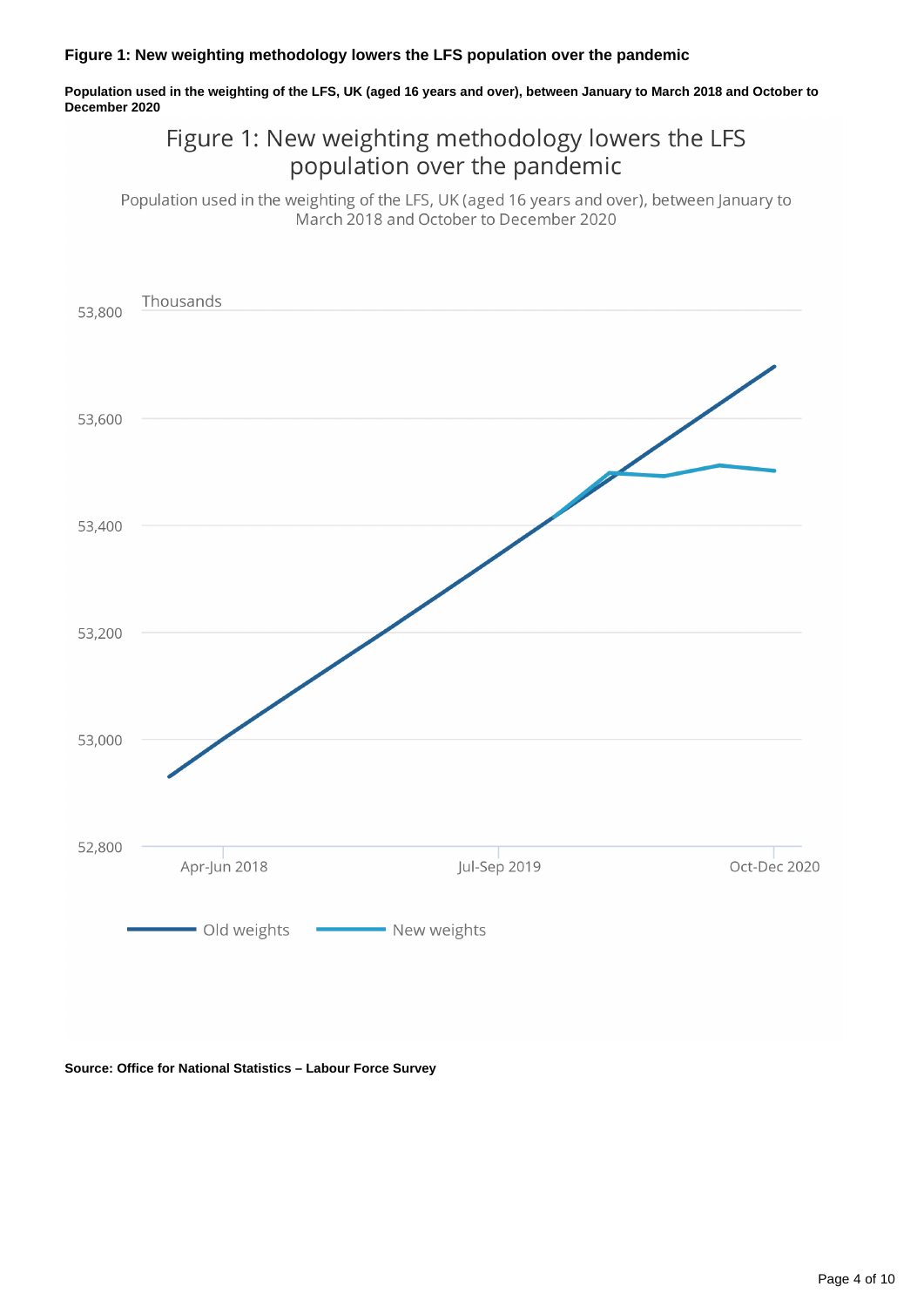### **Figure 2: New weighting methodology revises UK-born population down, while non-UK born components are revised up**

UK, EU and non-EU born components of LFS UK population weights (aged 16 years and over), between January to March 2018 and October to December 2020

### [Download the data](https://www.ons.gov.uk/visualisations/dvc1467/figure2/datadownload.xlsx)

As a result, the pattern of the data time series of the 2020 and 2021 population estimates is broadly similar to the 2019 pattern – the HMRC RTI-based growth rates do not change it substantially.

HMRC RTI data by nationality are currently only available until December 2020. For quarters that include a month after December 2020, the modelled population growth rates of October to December 2020 are used.

This means that estimates of the size of the UK and non-UK born populations are being used as inputs into the survey, whereas under normal operation they would be outputs.

## <span id="page-4-0"></span>**5 . Impact of reweighting on key indicators**

Figures 3, 4 and 5 show the main labour market series giving the indicative impact of applying the new weights. The full range of labour market outputs taking this into account will become available over the coming months as part of our normal release schedule, starting with the release on 15 July 2021.

We have said previously that these improvements would be likely to have a larger impact on the estimates of levels and therefore changes in levels over the course of the coronavirus (COVID-19) pandemic. Estimates of rates were considered more robust and likely to be less impacted. This is indeed the case.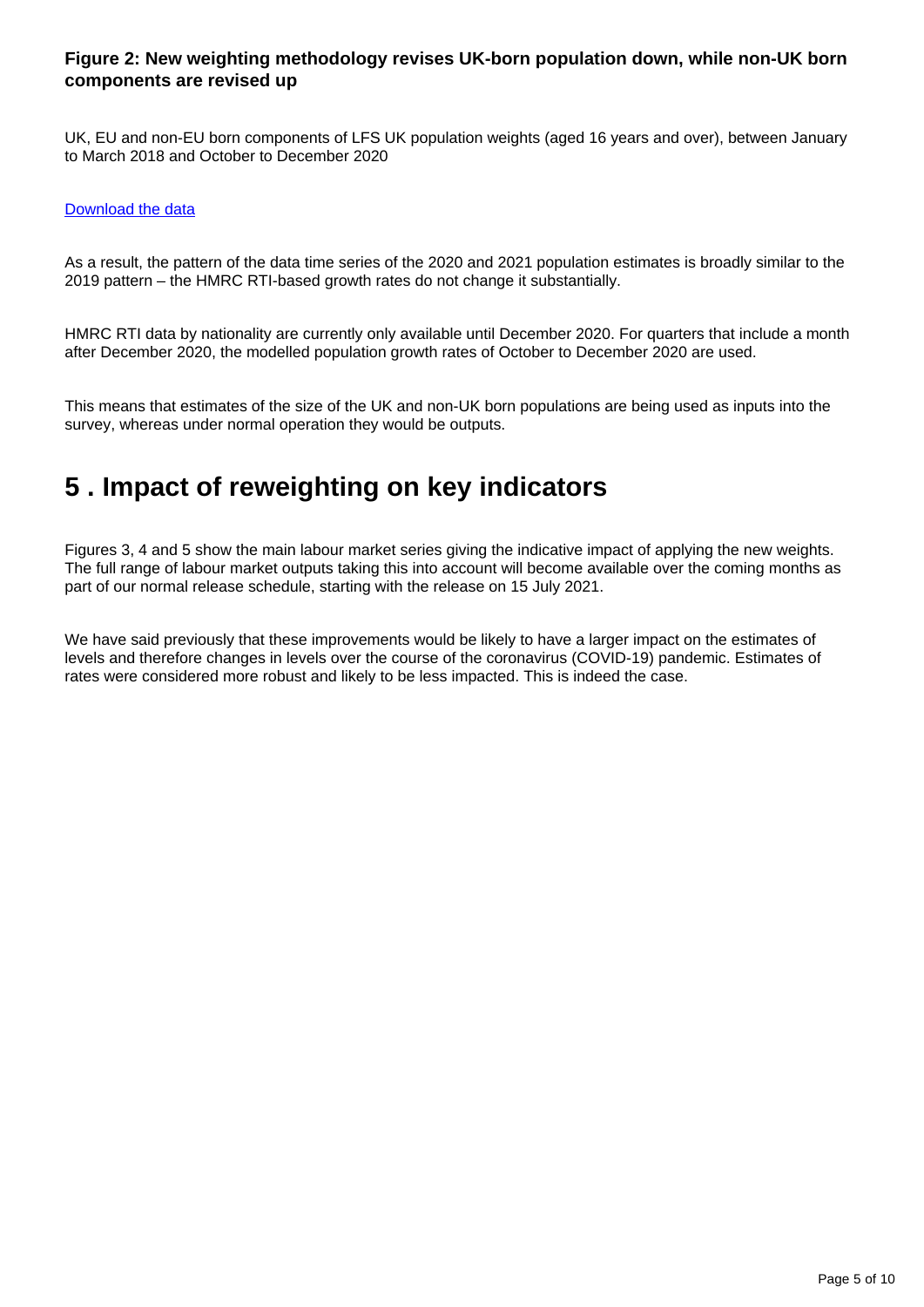**UK employment rate (aged 16 to 64 years), seasonally adjusted, between January to March 2018 and October to December 2020**

Figure 3: New weighting methodology lowers the LFS employment rate over the pandemic

UK employment rate (aged 16 to 64 years), seasonally adjusted, between January to March 2018 and October to December 2020



#### **Source: Office for National Statistics - Labour Force Survey**

Indicative estimates suggest the employment rate has followed a similar pattern but has fallen around 0.3 percentage points more by the end of 2020 than previous estimates indicated.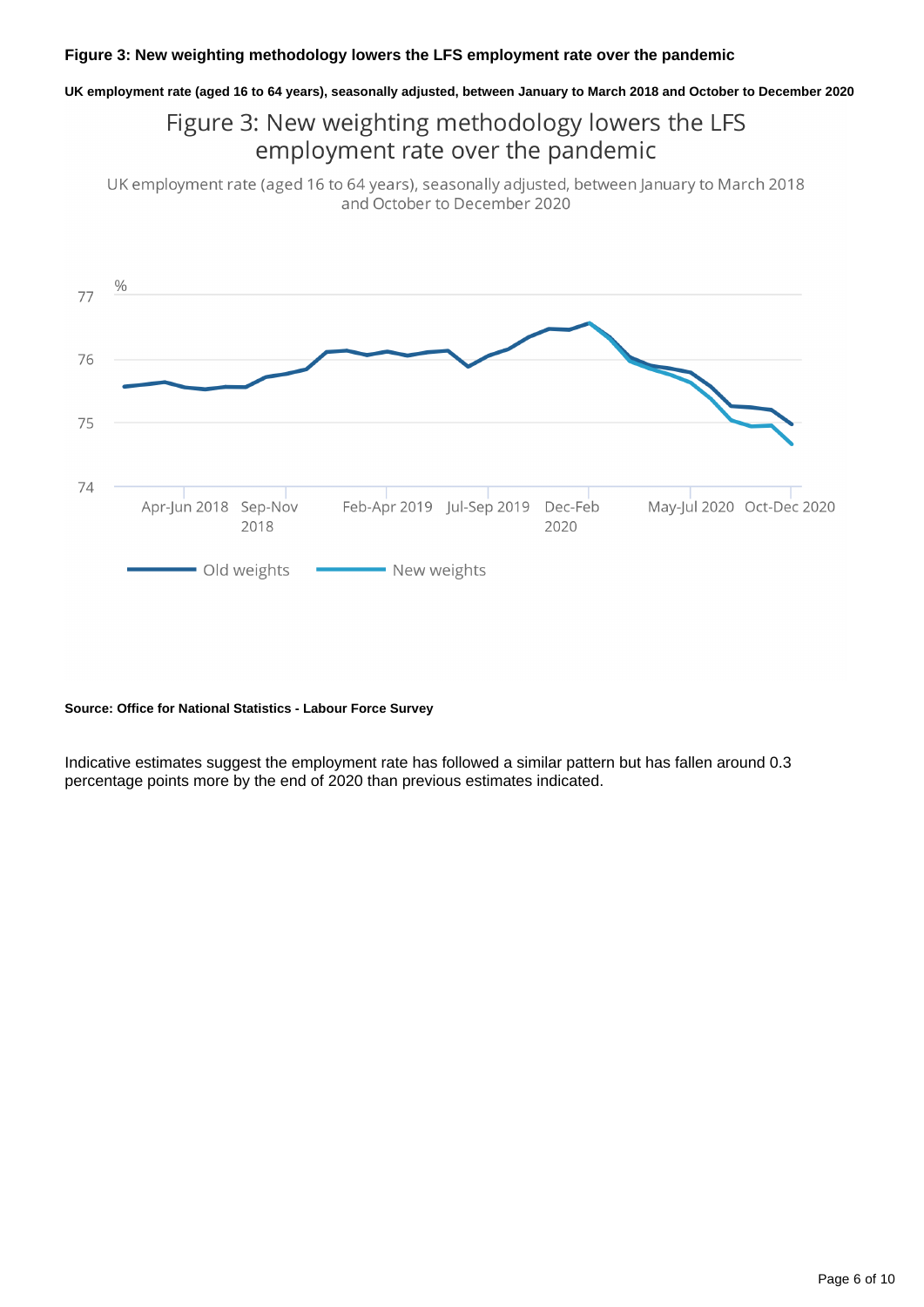### **Figure 4: New weighting methodology slightly raises the LFS unemployment rate over the pandemic**

**UK unemployment rate (aged 16 years and over), seasonally adjusted, between January to March 2018 and October to December 2020**

### Figure 4: New weighting methodology slightly raises the LFS unemployment rate over the pandemic

UK unemployment rate (aged 16 years and over), seasonally adjusted, between January to March 2018 and October to December 2020



#### **Source: Office for National Statistics - Labour Force Survey**

Indicative estimates suggest the impact on the unemployment rate is smaller, increasing about 0.1 percentage points more by the end of 2020.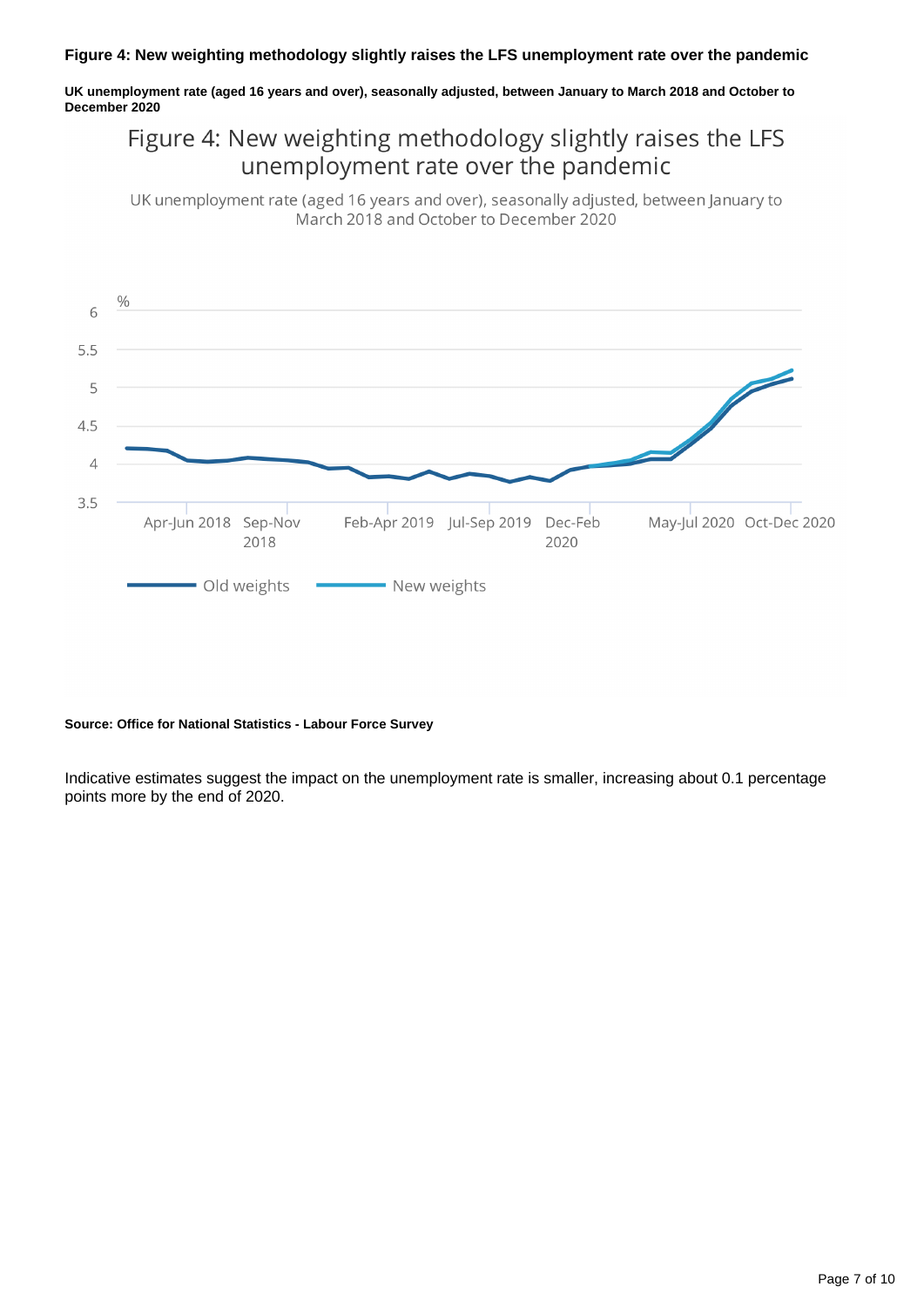### **Figure 5: New weighting methodology increases the LFS economic inactivity rate over the pandemic**

**UK economic inactivity rate (aged 16 to 64 years), seasonally adjusted, between January to March 2018 and October to December 2020**

### Figure 5: New weighting methodology increases the LFS economic inactivity rate over the pandemic

UK economic inactivity rate (aged 16 to 64 years), seasonally adjusted, between January to March 2018 and October to December 2020



#### **Source: Office for National Statistics - Labour Force Survey**

Finally, indicative estimates suggest the increase in the economic inactivity rate may be around 0.2 percentage points higher by the end of 2020.

While impacts on rates are small, the indicative impacts on levels are larger. Table 1 gives an indication of the impact on the estimates of levels for each quarter of 2020. With the reduced modelled UK population total, the fall in employment from October to December 2019 to October to December 2020 is now cumulatively around 250,000 larger.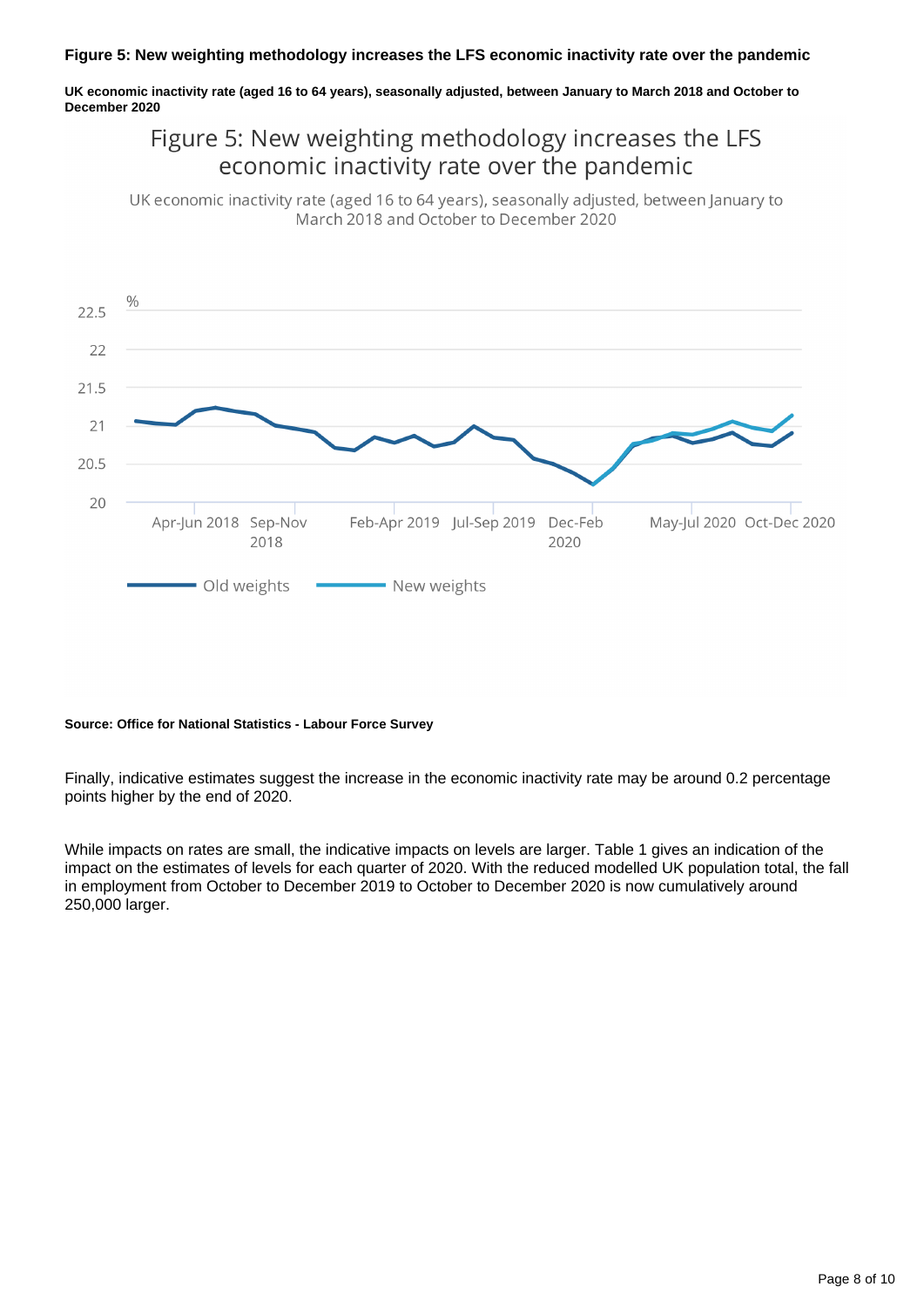Table 1: Indicative impact on employment, unemployment and economic inactivity levels, UK, seasonally adjusted

|                                   |                   |        | 16 and over 16 and over<br>(thousands) (thousands) | <b>Employment Unemployment Economic Inactivity</b><br>16 to 64<br>(thousands) |
|-----------------------------------|-------------------|--------|----------------------------------------------------|-------------------------------------------------------------------------------|
| Oct to Dec 2019                   |                   | 32,934 | 1,290                                              | 8,478                                                                         |
|                                   | Old weight 33,005 |        | 1,365                                              | 8,457                                                                         |
| Jan to Mar 2020 New weight 33,012 |                   |        | 1,374                                              | 8,462                                                                         |
|                                   | Difference 7      |        | 9                                                  | 5                                                                             |
|                                   | Old weight 32,671 |        | 1,381                                              | 8,641                                                                         |
| Apr to Jun 2020 New weight 32,605 |                   |        | 1,407                                              | 8,645                                                                         |
|                                   | Difference -66    |        | 26                                                 | 4                                                                             |
|                                   | Old weight 32,507 |        | 1,624                                              | 8,662                                                                         |
| Jul to Sep 2020 New weight 32,350 |                   |        | 1,648                                              | 8,704                                                                         |
|                                   | Difference -157   |        | 24                                                 | 42                                                                            |
|                                   | Old weight 32,393 |        | 1,744                                              | 8,664                                                                         |
| Oct to Dec 2020 New weight 32,149 |                   |        | 1,771                                              | 8,728                                                                         |
|                                   | Difference -244   |        | 27                                                 | 64                                                                            |

Source: Office for National Statistics - Labour Force Survey

# <span id="page-8-0"></span>**6 . Future developments**

On 15 July 2021, we will publish the normal tables that are released monthly as part of the labour market release, using the new and improved population and methodology basis. In addition, we will publish tables covering labour market status by [country of birth, nationality](https://www.ons.gov.uk/employmentandlabourmarket/peopleinwork/employmentandemployeetypes/datasets/a12employmentunemploymentandeconomicinactivitybynationalityandcountryofbirth), [ethnicity](https://www.ons.gov.uk/employmentandlabourmarket/peopleinwork/employmentandemployeetypes/datasets/labourmarketstatusbyethnicgroupa09) and [disability.](https://www.ons.gov.uk/employmentandlabourmarket/peopleinwork/employmentandemployeetypes/datasets/labourmarketstatusofdisabledpeoplea08) These tables will include estimates of levels, which had been suspended awaiting reweighting.

On 17 August, we will update the remaining Labour Force Survey (LFS) tables in the labour market release that are normally published on a quarterly basis, including figures relating to industry, socio-economic classification, earnings and labour market flows.

Following these releases, we intend to update our outputs that make use of the Annual Population Survey and household versions of our datasets in the subsequent months. We will then subsequently update our population of [the UK by country of birth and nationality](https://www.ons.gov.uk/peoplepopulationandcommunity/populationandmigration/internationalmigration/datasets/populationoftheunitedkingdombycountryofbirthandnationality) output, which is dependent on these data.

The new estimates, in particular regarding the size of the levels and changes, constitute an improvement in the LFS estimates compared with those previously published. However, the population figures involved are still based on partial information and may be further refined when more data become available.